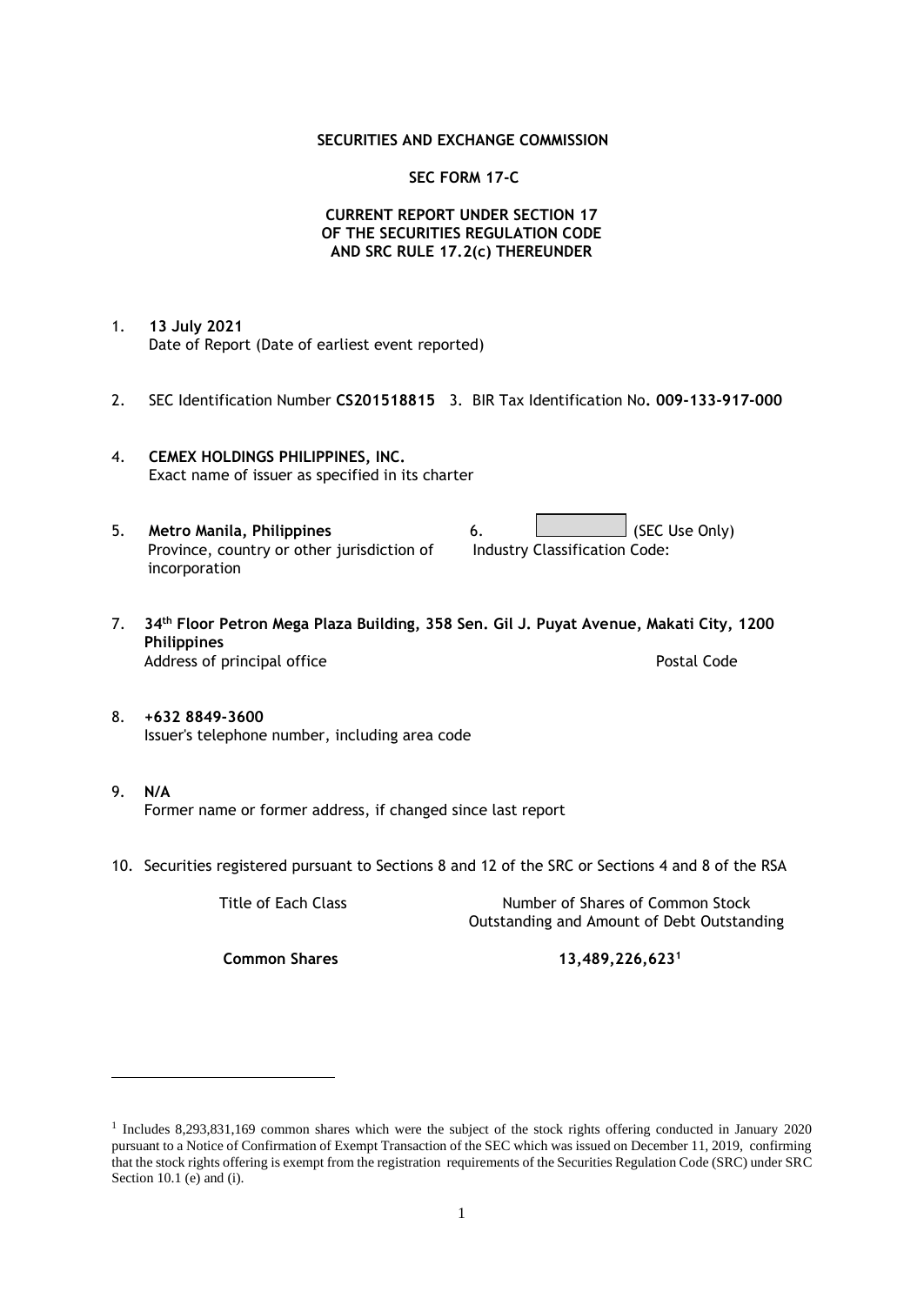11. Indicate the item numbers reported herein: **Item 9 - Other Events**

**CEMEX HOLDING PHILIPPINES, INC. ("CHP") reports on the use of proceeds realized from the Stock Rights Offering (SRO) of 8,293,831,169 common shares of CHP that was conducted in**  Based on the Offer Price of £1.54 per share, the total proceeds from the SRO **amounted to P12,772,500,000.26.** 

**The following costs and expenses were disbursed/charged today against the SRO proceeds:**

| USE OF PROCEEDS/PURPOSE                                                                     | <b>AMOUNT</b> (in<br>Pesos) |
|---------------------------------------------------------------------------------------------|-----------------------------|
| Costs and expenses associated with the SOLID Cement plant<br>expansion project <sup>1</sup> | 50,928,014.16               |

<sup>1</sup>*Funded through advances made by CHP to Solid Cement Corporation ("SOLID") under the Revolving Master Loan Facility Agreement dated 3 March 2020 entered into between CHP, as lender, and SOLID, as borrower*

# **SIGNATURES**

Pursuant to the requirements of the Securities Regulation Code, the issuer has duly caused this report to be signed on its behalf by the undersigned hereunto duly authorized.

**CEMEX HOLDINGS PHILIPPINES, INC. 13 July 2021 Issuer Date of the Community of the Community Community Community Community Community Community Community Community** 

 **Jannette Virata Sevilla Compliance Officer**